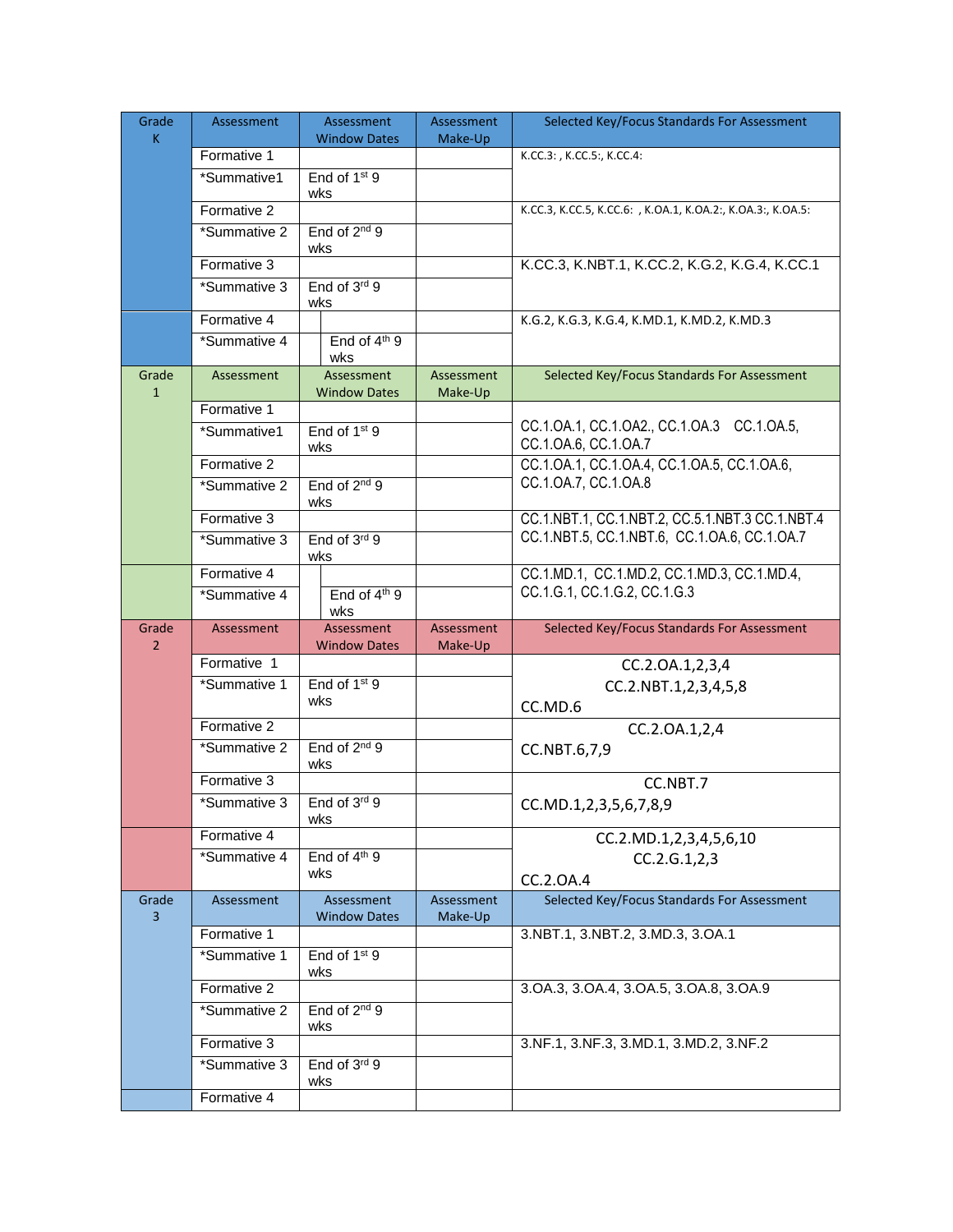|                | *Summative 4                | Last 14 days                             | K-PREP            |                                             |
|----------------|-----------------------------|------------------------------------------|-------------------|---------------------------------------------|
| Grade          | Assessment                  | Assessment                               | Assessment        | Selected Key/Focus Standards For Assessment |
| $\overline{4}$ |                             | <b>Window Dates</b>                      | Make-Up           |                                             |
|                | Formative 1                 |                                          |                   | 4.OA.4, 4.OA.3, 4.NBT.4, 4.NBT.5, 4.NBT.6   |
|                | *Summative 1                | End of 1 <sup>st</sup> 9<br>wks          |                   |                                             |
|                | Formative 2                 |                                          |                   | 4.NF.1, 4.NF.2, 4.NF.3                      |
|                | *Summative 2                | End of 2 <sup>nd</sup> 9<br>wks          |                   |                                             |
|                | Formative 3                 |                                          |                   | 4.NF.4, 4.NF.5, 4.NF.6, 4.NF.7              |
|                | *Summative 3                | End of 3rd 9                             |                   |                                             |
|                |                             | wks                                      |                   |                                             |
|                | Formative 4                 |                                          |                   |                                             |
|                | *Summative 4                | Last 14 days                             | K-PREP            |                                             |
| Grade          | Assessment                  | Assessment                               | <b>Assessment</b> | Selected Key/Focus Standards For Assessment |
| 5              | Formative 1                 | <b>Window Dates</b>                      | Make-Up           | 5.NBT.2, 5.NBT.5, 5.NBT.6, 5.NBT.7, 5. OA.1 |
|                | *Summative 1                | End of 1 <sup>st</sup> 9                 |                   |                                             |
|                |                             | wks                                      |                   |                                             |
|                | Formative 2                 |                                          |                   | 5.NF.1, 5.NF.3, 5.NF.4a, 5.NF.5a, 5.NF.5b   |
|                | *Summative 2                | End of 2 <sup>nd</sup> 9                 |                   |                                             |
|                |                             | wks                                      |                   |                                             |
|                | Formative 3                 |                                          |                   | 5.NFb, 5.NF.7c, 5.MD.1, 5.MD.2, 5.MD.5a     |
|                | *Summative 3                | End of 3rd 9<br>wks                      |                   |                                             |
|                | Formative 4                 |                                          |                   |                                             |
|                | *Summative 4                | Last 14 days                             | K-PREP            |                                             |
|                |                             |                                          |                   |                                             |
| Grade          | <b>Assessment</b>           | Assessment                               | <b>Assessment</b> | Selected Key/Focus Standards For Assessment |
| 6              |                             | <b>Window Dates</b>                      | Make-Up           |                                             |
|                | Formative 1<br>*Summative 1 | End of 1 <sup>st</sup> 9 wks             |                   | 6.NS.1<br>6.NS.4<br>6.NS.8                  |
|                |                             |                                          |                   | 6.NS.3<br>6.NS.6c                           |
|                | Formative 2                 |                                          |                   | 6.EE.1<br>6.EE.6<br>6.EE.9                  |
|                | *Summative 2                | End of 2 <sup>nd</sup> 9<br>wks          |                   | 6.EE.3<br>6.EE.7                            |
|                | Formative 3                 |                                          |                   | 6.G.1<br>6.RP.3d<br>6.RP.3a                 |
|                | *Summative 3                | End of 3rd 9<br>wks                      |                   | 6.G.4<br>6.RP.3c                            |
|                | Formative 4                 |                                          |                   |                                             |
|                | *Summative 4                | Last 14 days                             | K-PREP            |                                             |
| Grade          | Assessment                  | <b>Assessment</b>                        | Assessment        | Selected Key/Focus Standards For Assessment |
| 7              |                             | <b>Window Dates</b>                      | Make-Up           |                                             |
|                | Formative 1                 |                                          |                   | 7NS.1,2,3; 7EE. 1,2,3                       |
|                | *Summative 1                | End of 1 <sup>st</sup> 9 wks             |                   |                                             |
|                | Formative 2                 |                                          |                   | 7RP. 1,2,3                                  |
|                | *Summative 2                | End of 2 <sup>nd</sup> 9                 |                   |                                             |
|                |                             | wks                                      |                   |                                             |
|                | Formative 3                 |                                          |                   | 7G. 1,3,4,5,6                               |
|                | *Summative 3                | End of 3rd 9<br>wks                      |                   |                                             |
|                | Formative 4                 |                                          |                   | 7.SP.1; SP.3,4; SP.5,6,8                    |
|                | *Summative 4                | Last 14 days                             | K-PREP            |                                             |
| Grade          | Assessment                  | <b>Assessment</b><br><b>Window Dates</b> | Assessment        | Selected Key/Focus Standards For Assessment |